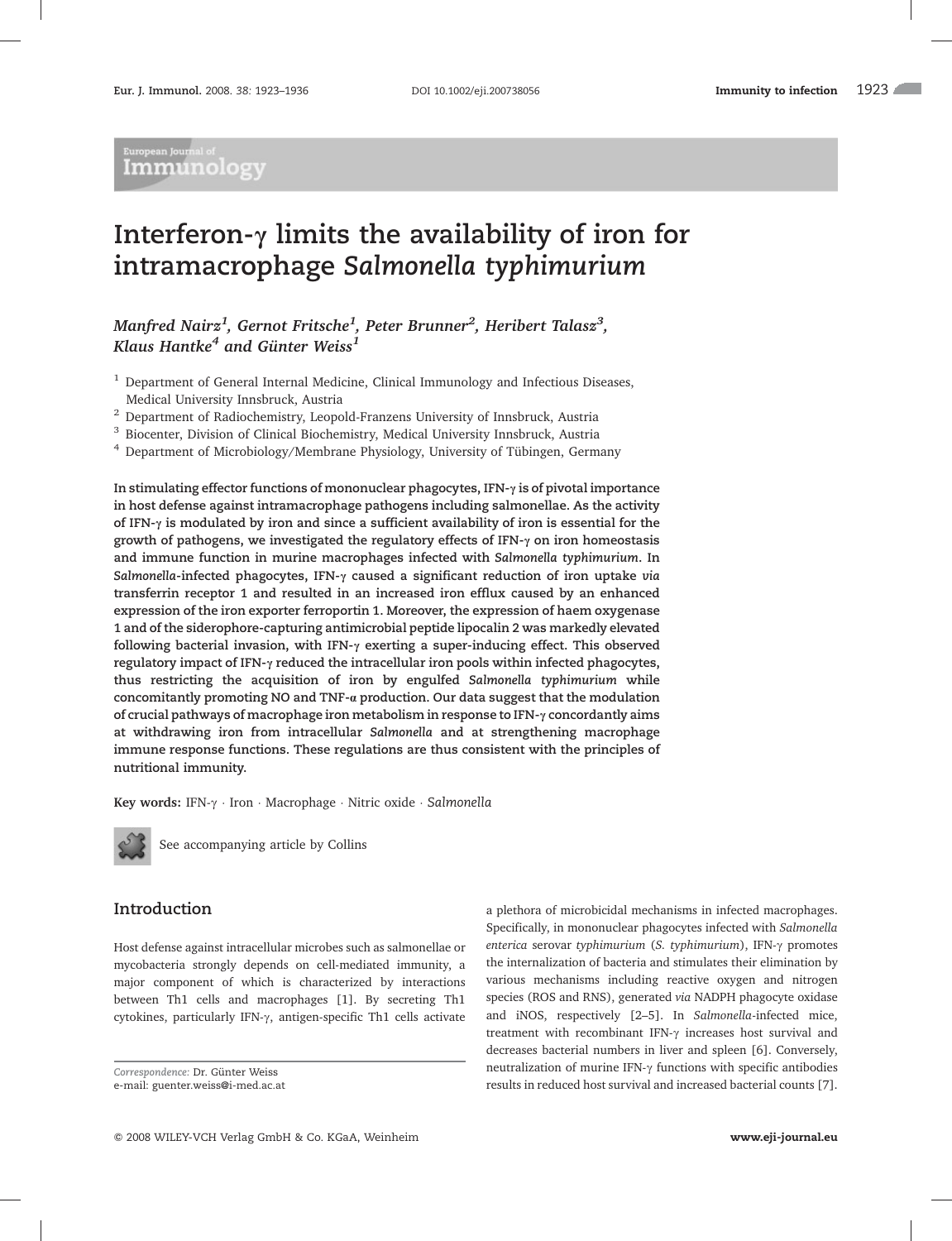In humans, the central importance of IFN- $\gamma$  for immune response against salmonellae is highlighted by the fact that patients with genetic defects in the IL-12-induced production of IFN- $\gamma$  or in the IFN- $\gamma$  receptor 1 selectively suffer from infections with salmonellae and otherwise weakly pathogenic mycobacteria since their phagocytes fail to eliminate these microbes [8, 9].

Iron serves as an essential nutrient for nearly all pathogenic microorganisms, and the expression of iron acquisition systems by infectious agents is associated with their virulence as this trace element is essential for microbial growth and proliferation [10, 11]. In infections with intracellular parasites, including Salmonella serovars, the interplay between the activity of IFN- $\gamma$  and iron homeostasis within macrophages is a central battlefield deciding about the course of the disease [12, 13]. S. typhimurium is a facultative intracellular microbe able to invade macrophages and to exploit these cells for multiplication and systemic spreading [14, 15]. Within phagocytes, however, S. typhimurium has limited access to mammalian iron resources. Therefore, Salmonella has evolved both siderophore-dependent and -independent mechanisms to acquire iron from intracellular host sources; on the one hand, S. typhimurium produces enterochelin and salmochelins via its enzymes entC and iroB, respectively, the latter encoded within the iroA gene cluster [16, 17]. On the other hand, non-siderophorebound ferrous iron is taken up by Feo, a pathway that may be most relevant in microenvironments with low oxygen tension [18]. Of note, both siderophore-dependent and -independent mechanisms of iron uptake are linked to bacterial virulence [11, 19, 20]. Remarkably, mammals have evolved an innate defense mechanism which specifically interferes with siderophore-mediated iron uptake by microbes; lipocalin 2 (Lcn2) is secreted by neutrophils and macrophages in response to bacterial infections and captures iron-laden microbial siderophores [21, 22]. Thus, Lcn2 withholds siderophore-bound iron from infectious agents and can deliver it to mammalian cells instead, which are able to import the complex via lipocalin 2 receptor (LcnR) [23–25]. In line with these observations, iron restriction from invading pathogens has been hypothesized to be an efficient strategy of host defense [13, 26].

Macrophages possess several mechanisms to acquire iron, including the endocytosis of transferrin-bound iron (TBI) via transferrin receptor 1 (TfR1), the uptake of ferrous nontransferrin-bound iron (NTBI) via divalent metal transporter 1 (Dmt1) and the phagocytosis of senescent red blood cells followed by the mobilization of haem-iron via haem oxygenase 1 (Hmox1) [27–29]. By contrast, the sole cellular iron efflux pathway is mediated via the transmembrane protein ferroportin 1 (Fpn1), which shifts ferrous iron to the extracellular space [30]. Of interest, the expression of Fpn1 on the cell surface is negatively regulated by the acute phase reactant hepcidin antimicrobial peptide (Hamp). Both hepatocellular iron overload and inflammation stimulate the formation of Hamp, which triggers the internalization of Fpn1, thus blocking iron release [31, 32]

Intriguingly, there are reciprocal interconnections between the activity of IFN- $\gamma$  and iron homeostasis in mononuclear phagocytes. On the one hand, iron exerts inhibitory effects towards IFN- $\gamma$ -driven macrophage functions; for instance, iron abrogates

the stimulatory impact of IFN- $\gamma$  on antigen-presentation via HLA-DR, on cell-adhesion mediated by ICAM1 and on the production of RNS catalyzed by iNOS [33-36]. On the other hand, IFN- $\gamma$ modulates the intracellular iron content within phagocytes by regulating the expression of crucial iron genes via both transcriptional and post-transcriptional mechanisms; in human monocytes for example, IFN- $\gamma$  reduces the endocytic uptake of TBI via TfR1 [37, 38]. Conversely, the expression of Dmt1, which mediates the acquisition of NTBI, is enhanced upon activation with IFN- $\gamma$  [38]. Moreover, by stimulating the generation of NO via iNOS, IFN- $\gamma$  promotes the binding of iron regulatory proteins (IRP) to iron responsive elements (IRE) and thus controls the posttranscriptional expression of key proteins involved in cellular iron homeostasis [12, 39].

Because of these mutual interconnections between the efficacy of IFN-y-driven immune reactions, macrophage iron homeostasis and the pathogenicity of intracellular microbes, we used a well established in vitro model employing RAW264.7 macrophages and virulent S. typhimurium to investigate the putative impact of IFN- $\gamma$ on iron homeostasis in Salmonella-infected macrophages and to study the consequences of changes in host iron metabolism on innate immune effector functions and on the iron acquisition by the intracellular pathogen.

## Results

## Effects of IFN- $\gamma$  on iron acquisition and iron release by Salmonella-infected macrophages

We first examined the putative changes in iron acquisition by Salmonella-infected RAW264.7 macrophages in response to IFN- $\gamma$ by investigating the regulation of TfR1 and Dmt1 expression and by measuring cellular <sup>59</sup>Fe-uptake. TfR1 mRNA expression was not significantly different between Salmonella-infected macrophages and control cells, which is consistent with our previous report [40]. Of interest, the stimulation of cells with IFN- $\gamma$  significantly reduced the expression of TfR1 mRNA in both control cells and Salmonella-infected phagocytes, respectively (Fig. 1). These changes in TfR1 mRNA levels were accompanied by corresponding alterations in TfR1 protein expression (Fig. 2A). Accordingly, the acquisition of TBI by macrophages was not influenced by the invasion of S. typhimurium itself but was reduced upon addition of IFN- $\gamma$ . Compared to control RAW264.7 macrophage-like cells, the intake of TBI was reduced to  $55.5 \pm 17.7\%$  of the baseline level in phagocytes stimulated with IFN- $\gamma$  and to 29.0  $\pm$  9.0% in Salmonella-infected cells subsequently activated with IFN- $\gamma$ (Fig. 1). As the atypical MHC class I molecule Hfe affects TfR1 mediated iron uptake [41], we also investigated - based on our results on the modulation of TfR1 levels - putative changes in Hfe expression. IFN- $\gamma$  significantly induced Hfe expression in both control and Salmonella-infected RAW264.7 phagocytes (Fig. 1), which paralleled the reduced uptake of TBI into these cells, accordingly.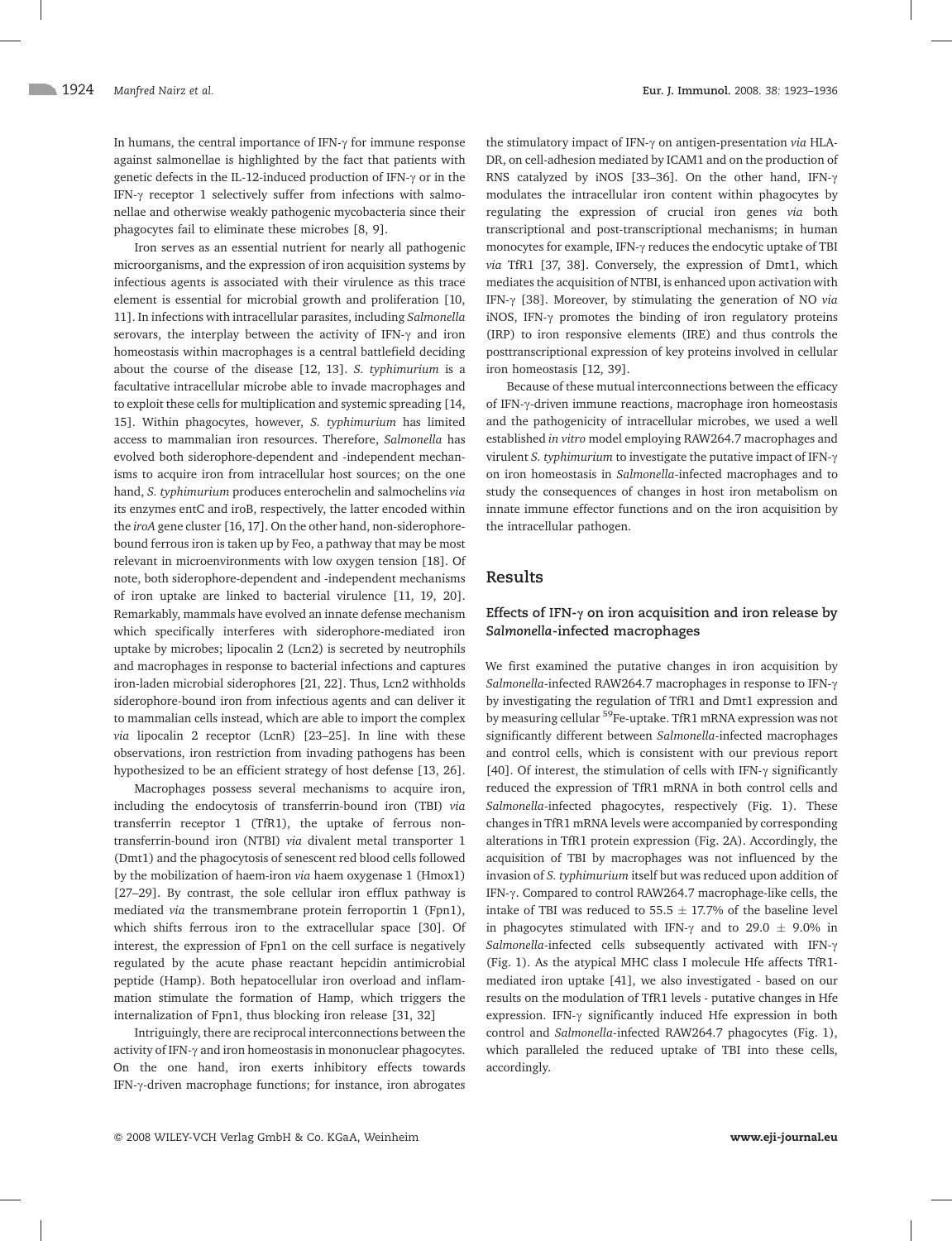

Figure 1. Effects of IFN- $\gamma$  on iron acquisition by Salmonella-infected macrophages. RAW264.7 cells were infected with S. typhimurium (S. tm.) at a MOI of 10 and stimulated with 50 U/mL IFN- $\gamma$  for 24 h. TfR1, Hfe and Dmt1 mRNA levels (A, C and D, respectively) were determined by quantitative realtime PCR (Q-PCR). Values were corrected for the amount of 18S ribosomal RNA, which was determined in parallel. Results are shown as relative differences of this ratio as compared to unstimulated control macrophages (= 1.0). Data are expressed as mean  $\pm$  SD of five independent experiments. Uptake of TBI and of NTBI (depicted in B and E, respectively) was determined as described in Materials and methods. Data are shown as mean  $\pm$  SD of five independent experiments performed in duplicates and are expressed as percentage of relative iron uptake as compared to the control (= 100%). \*p<0.05, \*\*p<0.01 compared with the control;  $^{\circ}p$ <0.05,  $^{\circ}$ °p<0.01 as compared with cells infected with S. tm.

In contrast to its inhibitory effect on TfR1 expression, we found that IFN- $\gamma$  increased Dmt1 mRNA expression by 1.7  $\pm$  0.1-fold in Salmonella-infected macrophages which were concurrently stimulated with IFN- $\gamma$  as compared to control cells (Fig. 1). Correspondingly, in comparison to control cells, the uptake of NTBI by infected macrophages was enhanced by 1.6  $\pm$  0.2-fold following their stimulation with IFN- $\gamma$  (Fig. 1).

To test whether the stimulation of Salmonella-infected macrophages with IFN- $\gamma$  may alter cellular iron release, we investigated the expression of Fpn1 as well as iron export across the cell surface membrane. Fpn1 mRNA levels were not regulated by IFN- $\gamma$  alone but significantly increased following Salmonella infection (Fig. 3). In Salmonella-infected phagocytes subsequently stimulated with IFN- $\gamma$ , the expression of Fpn1 amounted to 3.1  $\pm$ 0.7-fold the baseline level as measured in control cells. The observed alterations in Fpn1 mRNA levels resulted in corresponding changes of Fpn1 protein expression as estimated by immunoblot analysis (Fig. 2A). Paralleling the increase in Fpn1 mRNA and protein expression, we observed that in comparison to controls, cellular iron efflux was increased to 316  $\pm$  74% of the baseline level in Salmonella-infected phagocytes and further enhanced to 373  $\pm$  68% in infected cells subsequently stimulated with IFN- $\gamma$  (Fig. 3).

### Regulation of Hmox1, Lcn2 and Hamp expression in response to Salmonella infection and IFN- $\gamma$  stimulation

Following an infection period of 24 h, Hmox1 transcripts were significantly induced in Salmonella-invaded phagocytes and further enhanced upon addition of IFN- $\gamma$  (Fig. 3). These alterations were paralleled by comparable alterations in Hmox1 protein expression (Fig. 2B).

When studying the effects of IFN- $\gamma$  on the expression of Hamp and Lcn2, two antimicrobial peptides involved in iron homeostasis, we found a modest induction of Hamp expression in response to bacterial invasion whereas IFN- $\gamma$  did not alter the expression of Hamp mRNA in control nor Salmonella-infected macrophages (Fig. 3).

Remarkably, when investigating Lcn2 mRNA levels, we found a strong up-regulation in response to both IFN- $\gamma$  and to Salmonella infection, respectively, and IFN- $\gamma$  had an additive effect on Lcn2 transcript expression in Salmonella-infected RAW264.7 macrophages (Fig. 3), which was confirmed by immunoblot analysis (Fig. 2B).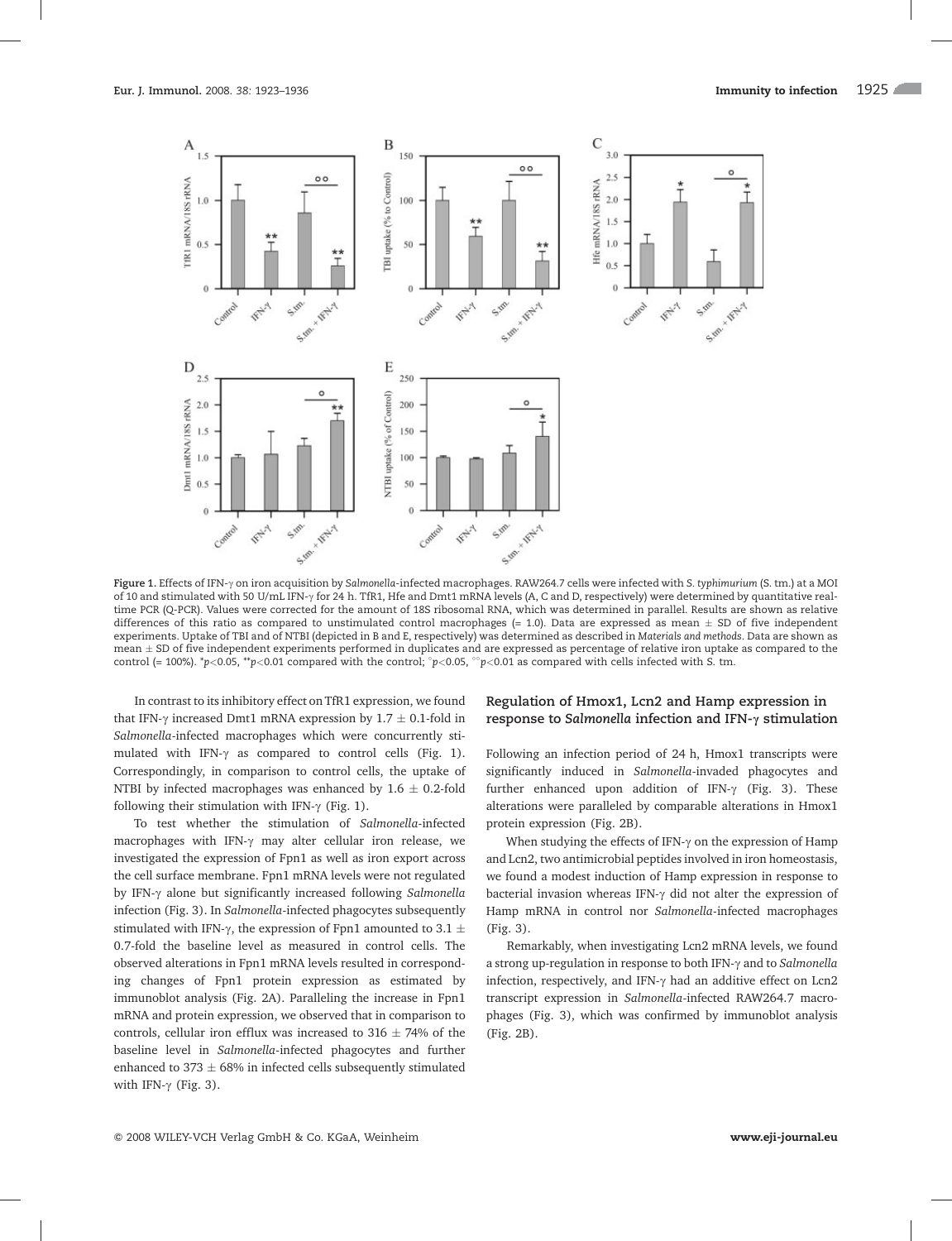

Figure 2. Effects of IFN- $\gamma$  and of Salmonella infection on macrophage TfR1, Fpn1, Hmox1 and Lcn2 protein expression. RAW264.7 cells were infected with Salmonella and stimulated with IFN- $\gamma$  exactly as described in the legend to Fig. 1. Whole-cell lysates were analyzed by immunoblotting using specific antibodies to TfR1 and Fpn1 protein (A) as well as Hmox1 and Lcn2 protein (B). Band intensities were quantified by densitometric scanning. One of four representative immunoblot experiments is shown. The numbers below the figures represent the mean arbitrary density units corrected for actin levels and compared with the unstimulated control (= 100%). Lcn2 protein remained undetectable in control macrophages. Therefore, its induction in Salmonella-infected phagocytes in response to IFN- $\gamma$  is compared to infected, solvent-treated RAW264.7 cells (= 100%). Asterisks indicate statistically significant differences between mean arbitrary density units as compared to controls.  $p<0.05$ .

## Effects of IFN- $\gamma$  on ferritin expression and on intracellular iron traffic in Salmonella-infected macrophages

To investigate the effects of IFN- $\gamma$  on the availability of iron within Salmonella-infected macrophages, we first studied the expression of ferritin in response to these stimuli. Salmonella infection resulted in a marked enhancement of ferritin mRNA and protein levels. In comparison to controls, the mRNA levels of both the ferritin light (L-ferritin) and heavy chains (H-ferritin), respectively, were significantly enhanced upon S. typhimurium infection and further, but not significantly, increased by IFN- $\gamma$  treatment (Fig. 4A). Immunoblot analyses revealed a similar yet less pronounced increment in the protein expression of both ferritin subunits, which, for L-ferritin, amounted to 1.9  $\pm$  0.4-fold the baseline level following sole infection with Salmonella and to 2.1  $\pm$ 0.5-fold the baseline level upon stimulation of invaded phagocytes with IFN- $\gamma$  (Fig. 4B, upper panel). In contrast, the H-ferritin subunit was hardly detectable in cytoplasmatic protein extracts derived from control cells but its expression was evident in RAW264.7 cell infected with S. typhimurium.

In order to study the effects of these alterations on macrophage iron content, we evaluated the cytoplasmatic labile iron pool and the ferritin storage iron pool in response to IFN- $\gamma$  and to Salmonella infection. When performing gel retardation assays for the determination of IRP binding affinity for IRE, we found that *Salmonella*-infected macrophages had a  $3.1 \pm 0.4$ -fold increased IRP1-binding activity, while infected cells subsequently incubated with IFN- $\gamma$  displayed an IRP1-binding activity, which was 4.4  $\pm$ 0.6-fold above the control level (Fig. 4C), indicating a reduction in the cytoplasmatic iron content within infected and/or IFN- $\gamma$ treated macrophages. Of interest, the binding activity of IRP2 was also markedly increased in RAW 264.7 cell infected with *S. typhimurium* by 2.4  $\pm$  0.5-fold, but was contrastingly affected in infected macrophages concurrently stimulated with IFN- $\gamma$ , the latter displaying an IRP2-binding activity which was in the range of controls (0.9  $\pm$  0.3-fold of the baseline level; Fig. 4C).

In accordance with the results obtained on cellular iron efflux, the incorporation of <sup>59</sup>Fe into ferritin multimeric shells was significantly reduced upon stimulation with IFN- $\gamma$  and upon Salmonella infection (Fig. 4B, lower panel). Similarly, atomic absorption spectrometry revealed that both IFN- $\gamma$  and S. typhimurium infection resulted in a significant reduction of the total cellular iron content within RAW264.7 macrophages (Fig. 4D).

## Limitation of iron availability for intramacrophage Salmonella upon IFN- $\gamma$  treatment

To test whether this observed induction of iron export as well as of Hmox1 and Lcn2 expression following Salmonella infection and IFN- $\gamma$  activation may serve as a mechanism to withdraw this essential nutrient from internalized bacteria, we directly measured the acquisition of <sup>59</sup>Fe, delivered as either TBI or NTBI, by intramacrophage Salmonella. We employed three strains of S. typhimurium, namely wild-type S. typhimurium C5RP4, wildtype S. typhimurium H5542 and strain H5709, the latter characterized by a deficiency in its enzyme entC, which renders it unable to synthesize the siderophores enterochelin and salmochelins, consequently. Salmonella wild-type strains C5RP4 and H5542 imported similar amounts of  $59$ Fe in comparison to each other from both TBI and NTBI sources (Fig. 5A and B). Remarkably, the uptake of radioactive TBI by bacteria residing within RAW264.7 macrophages stimulated with IFN- $\gamma$  was significantly reduced as compared to microbial TBI uptake within unstimulated macrophages (Fig. 5A). In comparison, IFN- $\gamma$  did not affect iron uptake by entC deficient Salmonella. Within RAW264.7 cells incubated with NTBI, applied as <sup>59</sup>Fe-citrate, we observed a similar trend, namely a significant reduction of iron acquisition by intramacrophage Salmonella upon IFN- $\gamma$  treatment (Fig. 5B). Of note, NTBI was more effectively acquired by Salmonella than TBI (70.1  $\pm$  11.3 amol/h per 10<sup>3</sup> H5542 bacteria of NTBI as compared to 22.4  $\pm$  2.3 amol/h per 10<sup>3</sup> bacteria of TBI,  $p < 0.01$ ). In parallel, we studied the iron uptake potential of extracellular Salmonella strain H5542 by incubating these bacteria with  $59$ Fe citrate for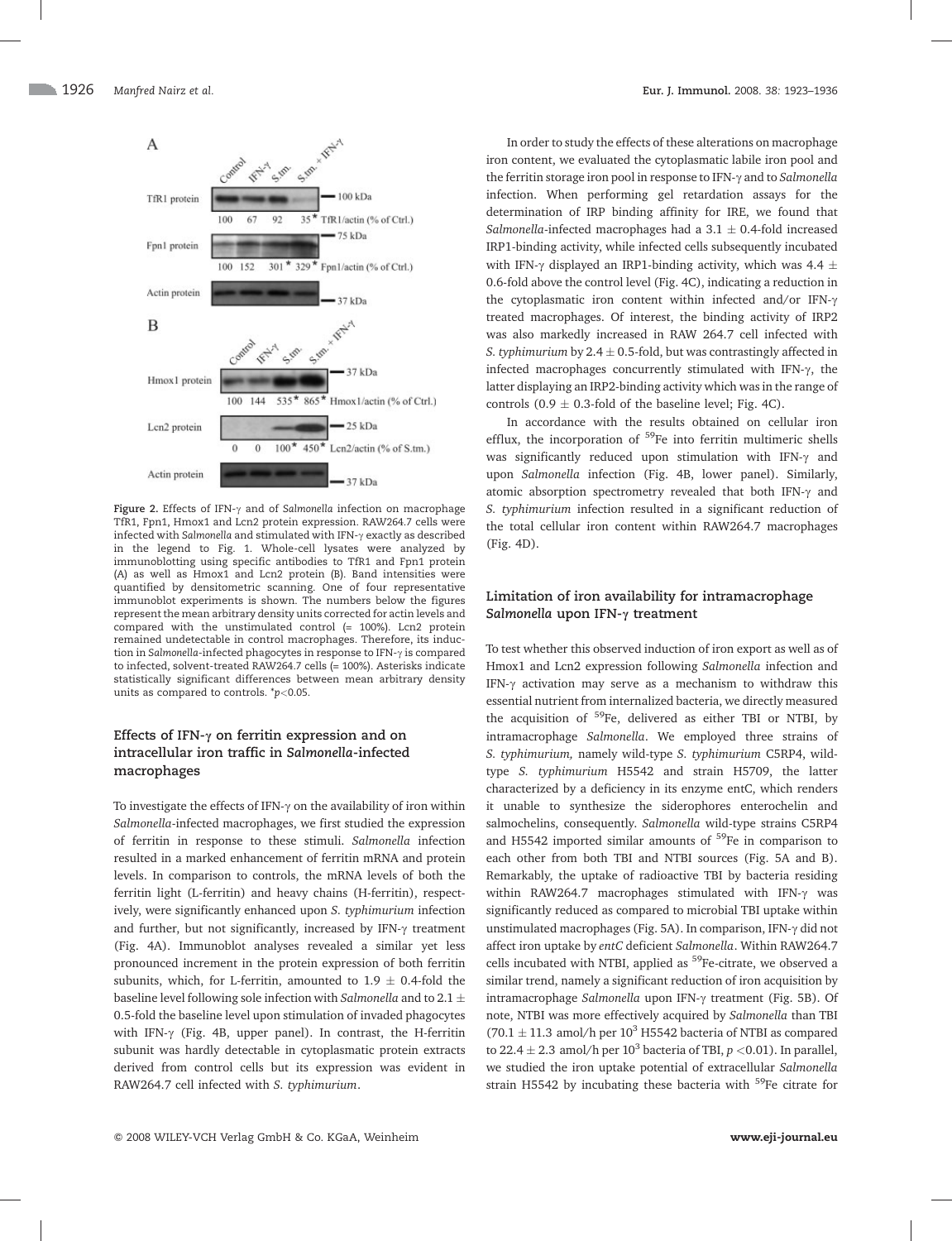

Figure 3. Effects of IFN- $\gamma$  and of Salmonella infection on macrophage Fpn1, Hmox1, Hamp and Lcn2 expression as well as on cellular iron export. RAW264.7 cells were infected with Salmonella and activated with IFN- $\gamma$  exactly as described in the legend to Fig. 1. The mRNA levels of Fpn1, Hmox1, Hamp and Lcn2 (A, C, D and E, respectively) were determined by Q-PCR. Values were corrected for the amount of 18S ribosomal RNA, determined in parallel. Results are shown as relative differences of this ratio as compared to unstimulated control macrophages (= 1.0). Data are expressed as means  $\pm$  SD of six independent experiments. Cellular iron release (B) was determined as described in Materials and methods. Data are shown as mean  $\pm$  SD of six independent experiments performed in duplicates and are expressed as percentage of relative iron release as compared to the control (=100%). #p<0.10, \*p<0.05, \*\*p<0.01 compared with the control;  $^{\circ}$ p<0.05,  $^{\circ}$ p<0.01 compared with cells exposed to S. tm.

20 min in the absence of mononuclear phagocytes. We found that these microbes readily incorporated an extrapolated amount of 7.6  $\pm$  0.4 fmol/h per 10<sup>3</sup> bacteria of ionic iron, which is approximately 100-fold higher than intramacrophage iron acquisition by these bacteria (data not shown). To confirm the inhibitory impact of IFN- $\gamma$  on the acquisition of iron by intramacrophage Salmonella, experiments with primary peritoneal macrophages from C57BL/6 mice were performed. In perfect accordance with the results obtained for RAW264.7 cells, we found that the stimulation of primary peritoneal macrophages with IFN- $\gamma$  substantially diminished the access of engulfed wildtype Salmonella to either TBI or NTBI (Fig. 5C and D). Again, there was no effect of IFN- $\gamma$  on the incorporation of iron by entCdeficient Salmonella strain H5709.

## Impact of IFN- $\gamma$  and of exogenous iron perturbations on intracellular survival of Salmonella and on macrophage immune effector functions

We next asked whether the observed changes of macrophage iron homeostasis in response to IFN- $\gamma$  may impact the intracellular survival of Salmonella and/or the efficacy of macrophage immune

functions. Therefore, we tested the effects of iron supplementation to RAW264.7 cells infected with Salmonella towards bacterial viability and towards the IFN- $\gamma$ -driven production of RNS, ROS and TNF- $\alpha$ . We found that the delivery of TBI resulted in a dosedependent increase in the survival of Salmonella within unstimulated RAW264.7 mononuclear phagocytes, while IFN- $\gamma$ efficiently counteracted this growth-promoting effect of iron supplementation (Fig. 6). In parallel, TBI dose-dependently reduced the generation of nitrite by unstimulated Salmonellainfected macrophages from 10.65  $\pm$  2.97  $\mu$ M nitrite in cells grown under control conditions to  $3.08 \pm 1.21 \, \mu$ M in infected phagocytes supplemented with 50  $\mu$ g/mL of TBI (Fig. 6). The stimulation of Salmonella-infected macrophages with IFN- $\gamma$  significantly increased the generation of RNS, however, the addition of TBI at a concentration as high as 50  $\mu$ g/mL reduced nitrite formation as compared to IFN- $\gamma$  treated/Salmonella-infected cells grown under iron-adequate conditions from 23.55  $\pm$  1.13 µM nitrite to 14.93  $\pm$ 0.75  $\mu$ M ( $p$  < 0.05, Fig. 6).

Similarly, we observed that TBI displayed a dose-dependent inhibitory effect on the production of TNF- $\alpha$  by Salmonellainfected macrophages while the addition of IFN- $\gamma$  not only increased TNF-a formation, but also abolished this metalmediated inhibitory effect completely (Fig. 6).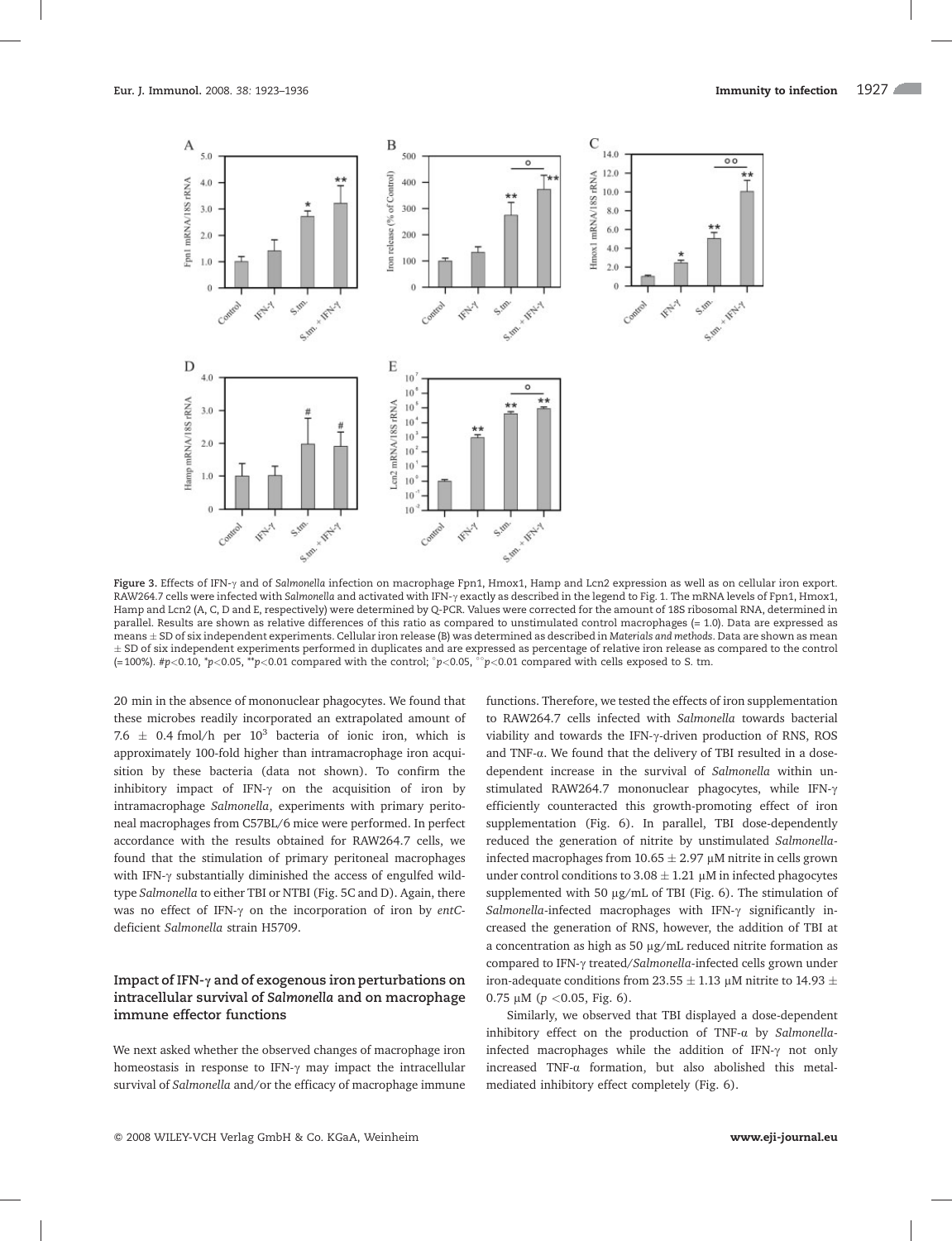

Of note, the supplementation of TBI had only limited effect on the production of ROS by Salmonella-infected RAW264.7 cells as measured by the determination of the total oxidative capacity (TOC). While the TOC in cell culture supernatants of infected macrophages increased, though not significantly, with higher supplemented iron concentrations, this was not observed upon addition of IFN- $\gamma$ , although the TOC in general was significantly higher as compared to Salmonella-infected, solvent-treated cells (Fig. 6).

Comparable to the data obtained for Salmonella-infected macrophages supplemented with TBI, we saw that NTBI, added as ferrous sulfate, promoted the intracellular persistence of S. typhimurium in phagocytes not otherwise activated in a dosedependent fashion. Whereas solvent-treated macrophages contained 94 800  $\pm$  10 200 S. typhimurium, the bacterial load of RAW cells incubated with 50  $\mu$ M ferrous sulfate was significantly higher

· Figure 4. Effects of IFN-c on intracellular iron traffic in Salmonellainfected macrophages. RAW264.7 cells were infected with Salmonella and activated with IFN- $\gamma$  exactly as described in the legend to Fig. 1. The mRNA levels of L-Ferritin and H-Ferritin subunits, respectively, were determined by Q-PCR (A). Values were corrected for the amount of 18S ribosomal RNA, determined in parallel. Results are shown as relative differences of this ratio as compared to the unstimulated control macrophages (= 1.0). Data are expressed as means  $\pm$  SD of five independent experiments.  $\frac{p}{0.05}$ ,  $\frac{p}{0.01}$  as compared with the control. Ferritin protein levels (B) were determined by immunoblot analysis and quantified by densitometric scanning. The murine L-Ferritin subunit is extensively glycosylated and thus represents the upper band in immunoblots [69]. One of five representative immunoblot experiments is shown. The numbers below the figures represent the mean arbitrary density units of specific L-Ferritin bands corrected for actin and compared to the unstimulated control (= 100%). The incorporation of acquired 59Fe into ferritin multimers was investigated as detailed in Materials and methods (B). Band intensities were quantified by means of densitometric scanning. Endogenous IRP activity was determined by gel retardation assays as described in Materials and methods. The 2-mercaptoethanol (2%) was used to fully activate IRP1 binding capacity as a loading control (C). The numbers below the figures represent the mean arbitrary density units of five independent experiments as compared to the unstimulated control (= 100%). Asterisked values denote statistical significance between mean arbitrary density units as calculated by ANOVA.  $p<0.05$  as compared with the control. The total cellular iron content was measured by means of atomic absorption spectrometry as detailed in Materials and methods and normalized for protein content (D). Data are expressed as means  $\pm$ SD of five independent experiments.  $\sp{\ast}p$ <0.05,  $\sp{\ast}p$ <0.01 as compared with the control.

and amounted to 179 300  $\pm$  17 900 (Fig. 7). Of interest, IFN- $\gamma$  had the capacity to limit the intracellular bacterial growth to 52 700  $\pm$ 6000 pathogens in macrophages incubated under iron-adequate conditions and to 90 300  $\pm$  22 300 in cells exposed to 50  $\mu$ M ferrous sulfate. In parallel, we found that at a concentration of 50  $\mu$ M, NTBI significantly inhibited the formation of nitrite and TNF-a by Salmonella-infected phagocytes, which were otherwise left unstimulated. Again, the activation of invaded mononuclear phagocytes with IFN- $\gamma$  resulted in nitrite and TNF- $\alpha$  levels significantly higher than those observed in solvent-treated cells (Fig. 7). Thus, IFN- $\gamma$  was able to counteract the inhibitory effects of iron, delivered via two different pathways, on the production of RNS and TNF- $\alpha$  by macrophages infected with S. typhimurium. In contrast, ferrous sulfate resulted in a slight but not significant increase in the TOC of infected macrophages but did not further enhance the production of ROS in Salmonella-invaded RAW264.7 cells stimulated with IFN- $\gamma$  (data not shown).

## Discussion

Herein, we provide evidence that the efficacy of cellular immunity to control S. typhimurium, a facultative intracellular microbe exploiting mononuclear phagocytes as one of its preferred habitats [42, 43], is governed in part by the reciprocal relationship between macrophage iron homeostasis and the activity of IFN-y. Extending the knowledge on the mutual interconnections between iron status and IFN- $\gamma$ -activity, we report that IFN- $\gamma$  possesses the capacity to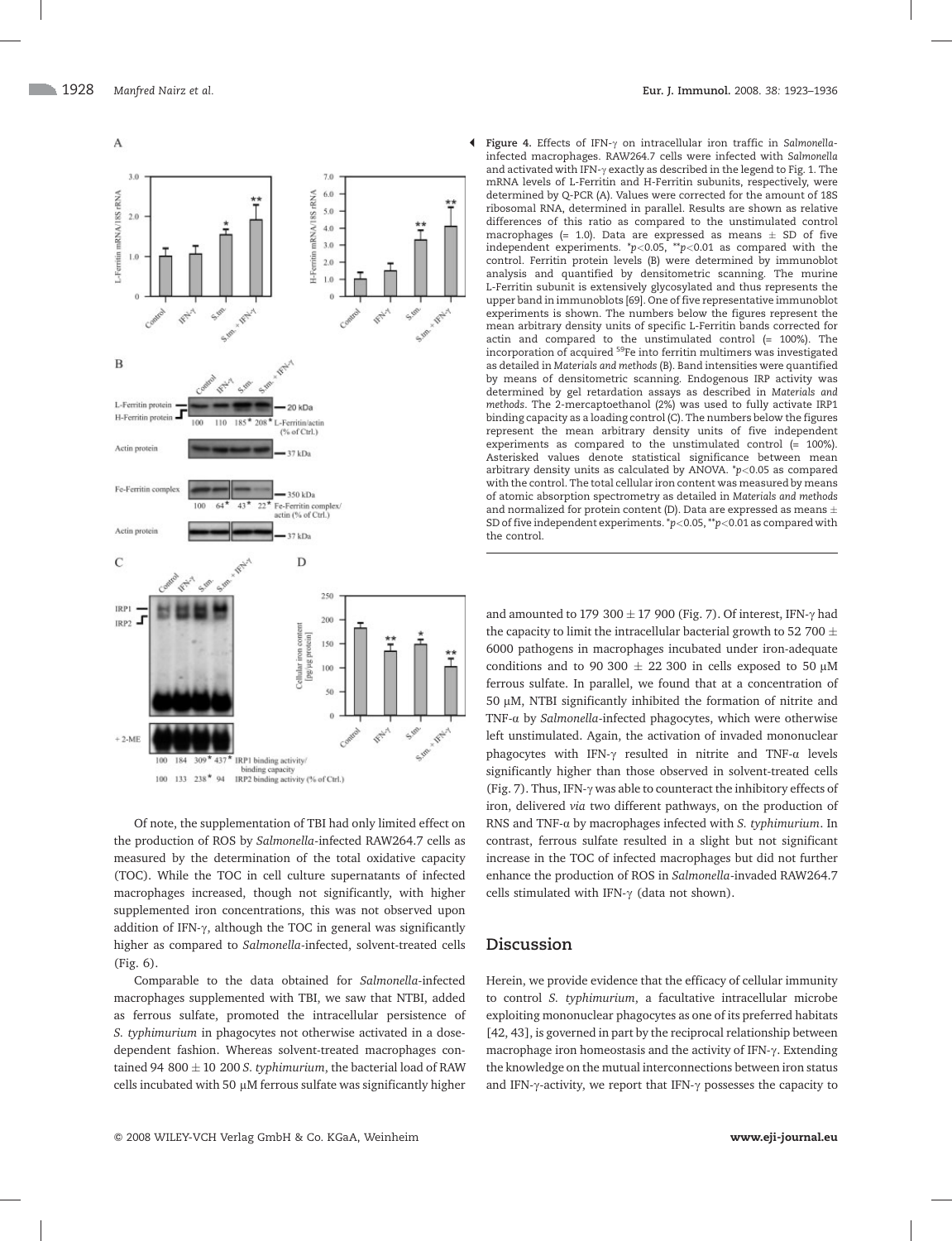

Figure 5. Effects of IFN- $\gamma$  on iron acquisition by intramacrophage Salmonella. The acquisition of NTBI and TBI by intramacrophage bacilli was determined as described in Materials and methods using three strains of S. typhimurium, i.e. wild-type S. typhimurium strain C5RP4, wild-type S. typhimurium strain H5542 and the entC-deficient strain S. typhimurium H5709, the latter unable to produce any siderophores. RAW264.7 cells (A and B) or primary murine peritoneal macrophages (C and D) were infected with either of these strains as indicated and stimulated with IFN- $\gamma$  exactly as described in the legend to Fig. 1. Data are shown as means  $\pm$  SD of five independent experiments and are normalized for the number of bacteria as determined by selective plating. \*p<0.05, \*\*p<0.01 in comparison with the mean <sup>59</sup>Fe uptake by Salmonella residing within infected, solvent-treated macrophages as calculated by ANOVA.

reduce the availability of iron for S. typhimurium residing within macrophages.

We observed that the infection of phagocytes with S. typhimurium stimulated Fpn1-mediated iron efflux as well as the transcriptional expression of Hmox1 and Lcn2. It is noteworthy that the induction of macrophage iron export was strictly dependent on the intracellular presence of viable S. typhimurium as neither heat-inactivated bacteria nor lipopolysaccharide, a major component of the Gram-negative bacterial cell wall, were sufficient to trigger this induction observed in response to living microbes (details not shown). Remarkably, the stimulatory effects of Salmonella infection on iron release as well as on Hmox1 and Lcn2 levels were enhanced upon addition of IFN- $\gamma$  to infected cells (Fig. 3), causing a reduction of the cytoplasmatic labile iron pool as well as the ferritin-associated storage iron pool within Salmonella-infected phagocytes (Fig. 4). It is highly likely that either of these macrophage iron resources would be potentially accessible to engulfed Salmonella and a reduction of these nutritive pools may contribute to the withholding of iron from invaded microbes, consequently. By secreting siderophores, Salmonella residing within adapted vacuoles may gain access to

cytosolic iron, for instance [13]. Therefore, the reduction of the cytoplasmatic iron pool by the activity of IFN- $\gamma$  may contribute to the antimicrobial effects of this cytokine. Moreover, the high levels of Lcn2 produced by infected macrophages upon activation with IFN- $\gamma$  may further contribute to the withdrawal of iron by directly capturing iron-laden enterochelin [21]. Although Lcn2 has primarily been identified as a secreted antimicrobial peptide, we were able to detect Lcn2 in cytoplasmatic protein extracts of Salmonella-infected macrophages. We therefore propose that Lcn2 may also fulfill intracellular functions, binding microbial ironsiderophore complexes within invaded host cells, for example. Moreover, Lcn2 may contribute to cellular iron release by transferring iron-laden siderophores to the extracellular space. This idea is consistent with the finding that Lcn2 is able to export iron through the cell surface membrane via LcnR [24]. However, even in the presence of Lcn2, iron entering Salmonella-containing phagolysosomes may still be available for these microbes by siderophore-independent strategies such as feo-mediated ferrous iron import [11]. This assumption is supported by our data on the preserved capacity to acquire approximately half-maximal amounts of iron by the siderophore-deficient Salmonella strain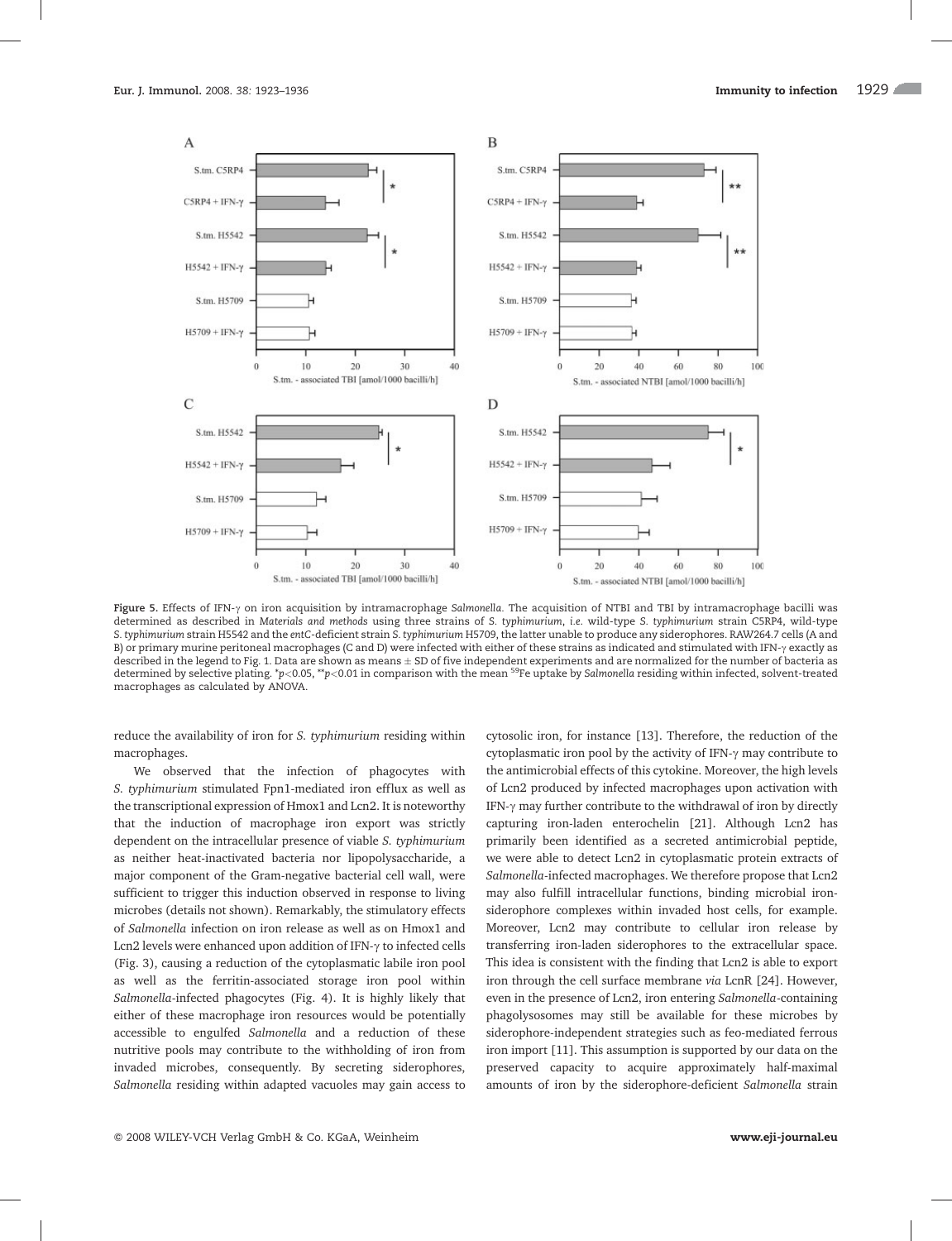

Figure 6. Impact of IFN- $\gamma$  and of exogenous TBI supplementation on intramacrophage survival of Salmonella and on macrophage immune effector functions. RAW264.7 macrophages were infected with Salmonella, stimulated with IFN- $\gamma$  and exposed to serial concentrations of human holotransferrin. The bacterial load was determined by selective plating as described in Materials and methods (A). Cell culture supernatants were analyzed for the formation of nitrite (RNS), TNF-a and ROS (measured as total oxidative capacity) as described in Materials and methods (B, C and D, respectively). Data are shown as mean  $\pm$  SD of five independent experiments. \*p<0.05, \*\*p<0.01 compared with solvent-treated, Salmonella-infected control macrophages;  $^\circ p<$  0.05,  $^\circ$   $p<$  0.01 for the effect of IFN- $\gamma$  as calculated by ANOVA.



Figure 7. Impact of IFN-y and of exogenous NTBI supplementation on intramacrophage survival of Salmonella and on macrophage immune effector functions. RAW264.7 macrophages were infected with Salmonella, stimulated with IFN-y and exposed to serial concentrations of ferrous sulfate. The bacterial load was determined by selective plating as described in Materials and methods (A). Cell culture supernatants were analyzed for the formation of RNS, TNF-a and ROS as described in Materials and methods (B and C and data not shown, respectively). Data are shown as mean  $\pm$  SD of five independent experiments. \*p<0.05, \*\*p<0.01 compared with solvent-treated, Salmonella-infected control macrophages;  $^{\circ}$ p<0.01 for the effect of IFN- $\gamma$  as compared to solvent-treated cells.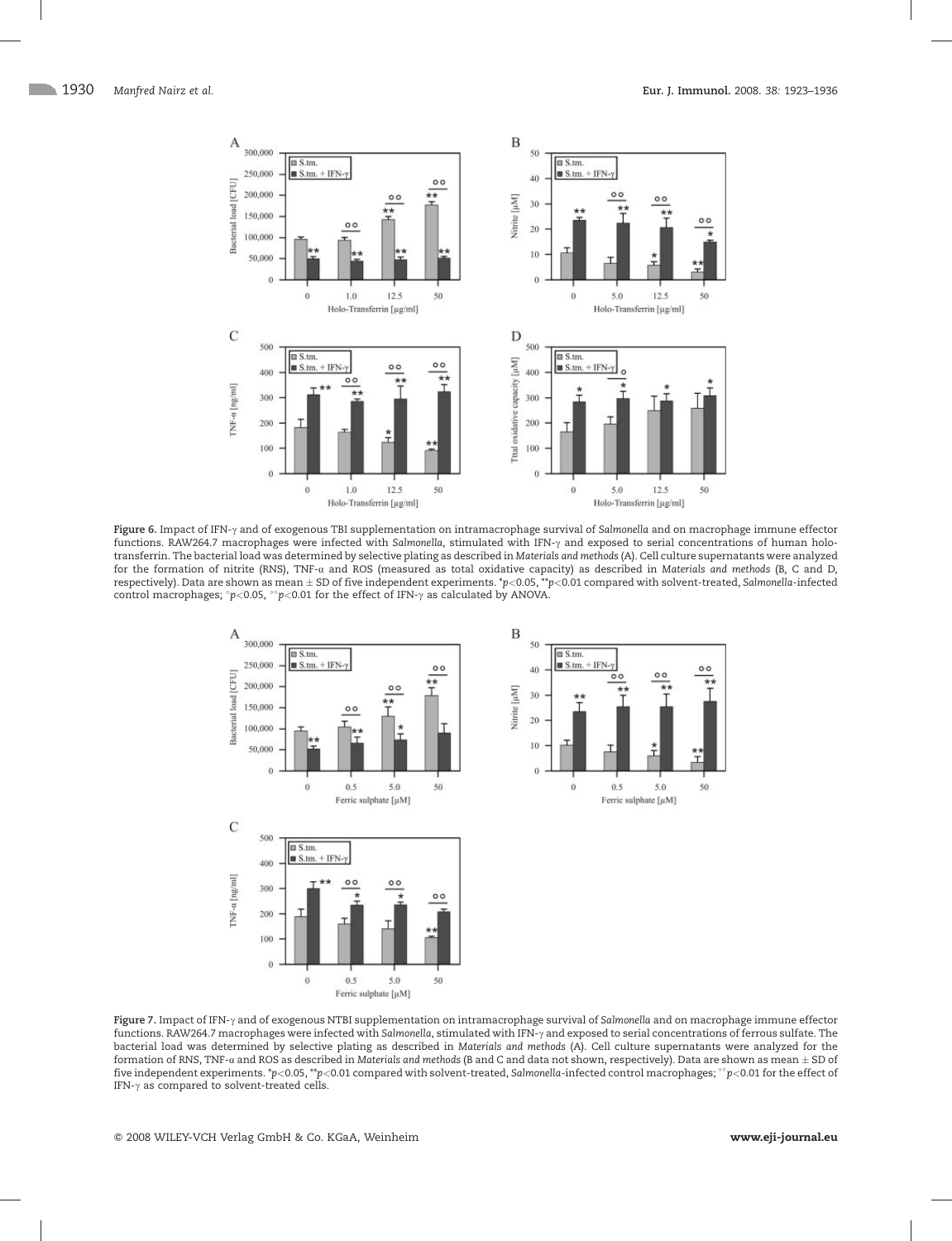H5709 (which does not produce aerobactin either) residing within macrophages. Nevertheless, the enhanced iron efflux from Salmonella-infected phagocytes may provide a mechanism of microbial iron withholding that can counteract several of the bacterial pathways of iron uptake available.

Hamp is supposed to be the central iron-regulatory hormone in the circulation and primarily acts by binding to Fpn1, the sole iron exporter present within the cell surface membrane. This physical interaction mediates the internalization and degradation of Fpn1, thus reducing cellular iron release [32]. Although a substantial upregulation of Hamp following infection with Mycobacterium avium or Mycobacterium tuberculosis and stimulation with IFN- $\gamma$  has recently been reported [44], we measured a small induction of Hamp transcripts in macrophages infected with S. typhimurium without any synergistic effect of IFN- $\gamma$  (Fig. 3). The reason for the discrepancy of these observations remains unclear. It is possible that the different induction of Hamp in response to various intramacrophage pathogens is strictly dependent on the intracellular localization of the microbes, which is different between mycobacteria and salmonellae. On the other hand, it is also possible that mycobacteria and salmonellae cause different Hamp responses because they activate different sets of intracellular pattern recognition receptors due to differences in their cell surface architecture. Alternatively, S. typhimurium may be able to actively suppress the up-regulation of Hamp for instance by effectors translocated via one of its two type III secretion systems. Such a capacity could circumvent the antimicrobial properties of Hamp and would probably be beneficial for the pathogen.

Interestingly, TfR1 and Dmt1, which represent two of the most important routes of iron acquisition applied by mononuclear phagocytes, were regulated divergently upon activation of Salmonella-infected cells with IFN- $\gamma$  (Fig. 1). Whereas IFN- $\gamma$ substantially reduced the uptake of TBI via TfR1, the cytokine slightly enhanced the influx of ferrous iron via Dmt1, as previously also shown for human monocytes [38]. One could speculate that ionic iron imported via Dmt1 may promptly be shifted back to the extracellular space via Fpn1, the expression of which was also found to be increased upon activation of macrophages with IFN- $\gamma$ . The high IRP1 binding activity as well as the low total cellular iron content observed in infected macrophages following their activation with IFN- $\gamma$  would underscore this hypothesis (Fig. 4). In contrast, iron acquired via TfR1-mediated endocytosis may be less accessible for rapid re-export rendering a blocking mechanism for TBI import pivotal to limit the availability of TBI for intramacrophage microbes. It is also possible that, upon activation with IFN- $\gamma$ , Salmonella-infected macrophages aim at taking up a defined amount of ionic iron via Dmt1 for the maintenance of metabolic processes such as mitochondrial respiration or for the production of ROS.

We also found that the expression of Hmox1, which catalyzes the rate-limiting step in the degradation of haem, was substantially increased following Salmonella infection (Fig. 3). Intriguingly, IFN- $\gamma$  caused an even more pronounced induction of Hmox1 levels. It is likely that the enhanced expression of Hmox1 influences the redox status within infected phagocytes by decreasing intracellular levels of pro-oxidant haem molecules and by producing the anti-oxidant haem-derivatives biliverdin and bilirubin, subsequently [45]. Thus, Hmox1 may fulfill cytoprotective effects in Salmonella-infected phagocytes. Nevertheless, an induction of Hmox1 is also invariably associated with a reduction in the haem-associated iron pool [46], a mechanism which may contribute to the withholding of iron from internalized bacteria, some of which may be able to utilize haem molecules as an iron source via specific acquisition systems [47, 48]. Given that the incorporation of freshly imported radioactive iron into ferritin multimers was markedly reduced upon addition of IFN- $\gamma$  (Fig. 4), we propose that the iron released from haem moieties is exported through the cell surface membrane rather than being stored intracellularly. In fact, iron released from the protoporphyrin ring of haem molecules may contribute to the transcriptional induction of Fpn1 as observed herein and reported in our previous study [40].

Of note, the IRE-binding activities of the two IRP were, at least in part, divergently regulated in response to IFN- $\gamma$  treatment and to microbial infection (Fig. 4). IRP1 binding to IRE was significantly increased in infected cells subsequently treated with IFN- $\gamma$ , whereas IRP2-binding function under these conditions was not altered in comparison to controls. The high IRP1 affinity may occur as a consequence of the reduced TBI uptake into and increased iron efflux from Salmonella-infected IFN-y-stimulated macrophages and the formation of NO. In contrast, the relatively low IRP2-binding activity may result from the degradation of IRP2 upon production of  $NO<sup>+</sup>$ , hypoxia or activation of ubiquitin- and non-ubiquitin-mediated pathways, and may thus prevent a compensatory induction of TfR1 expression under these conditions [49–52]. Changes in cellular oxygen levels under the inflammatory stimuli applied in our experiments may determine the specific contributions of IRP1 and IRP2, respectively, to the regulation of macrophage iron homeostasis in response to S. typhimurium infection and IFN- $\gamma$  stimulation [51]. Furthermore, macrophage-derived cytokines including IL-1ß, IL-6 and IL-10 were secreted in substantial amounts by Salmonella-infected cells (details not shown) and may contribute to the regulation of cellular iron homeostasis by non IRP-mediated transcriptional and translational regulation of TfR1 and/or ferritin expression [53–55].

Expectedly, the exposition of infected macrophages to increasing amounts of iron impaired macrophage effector functions and promoted the intracellular survival of Salmonella (Fig. 6 and 7), which can be referred to the negative regulatory effects of iron on macrophage immune effector pathways such as the formation of RNS or TNF- $\alpha$  [34-36, 56, 57]. Importantly, IFN- $\gamma$ was able to specifically counteract these immune-debilitating effects of iron in macrophages invaded by Salmonella. This fact underscores the importance of IFN- $\gamma$  in immunity against S. typhimurium, especially under conditions of elevated iron levels, and highlights its pathophysiological relevance in the control of macrophage iron metabolism.

In summary, the results of this investigation indicate that IFN- $\gamma$ exerts a fundamental regulatory impact on the iron homeostasis in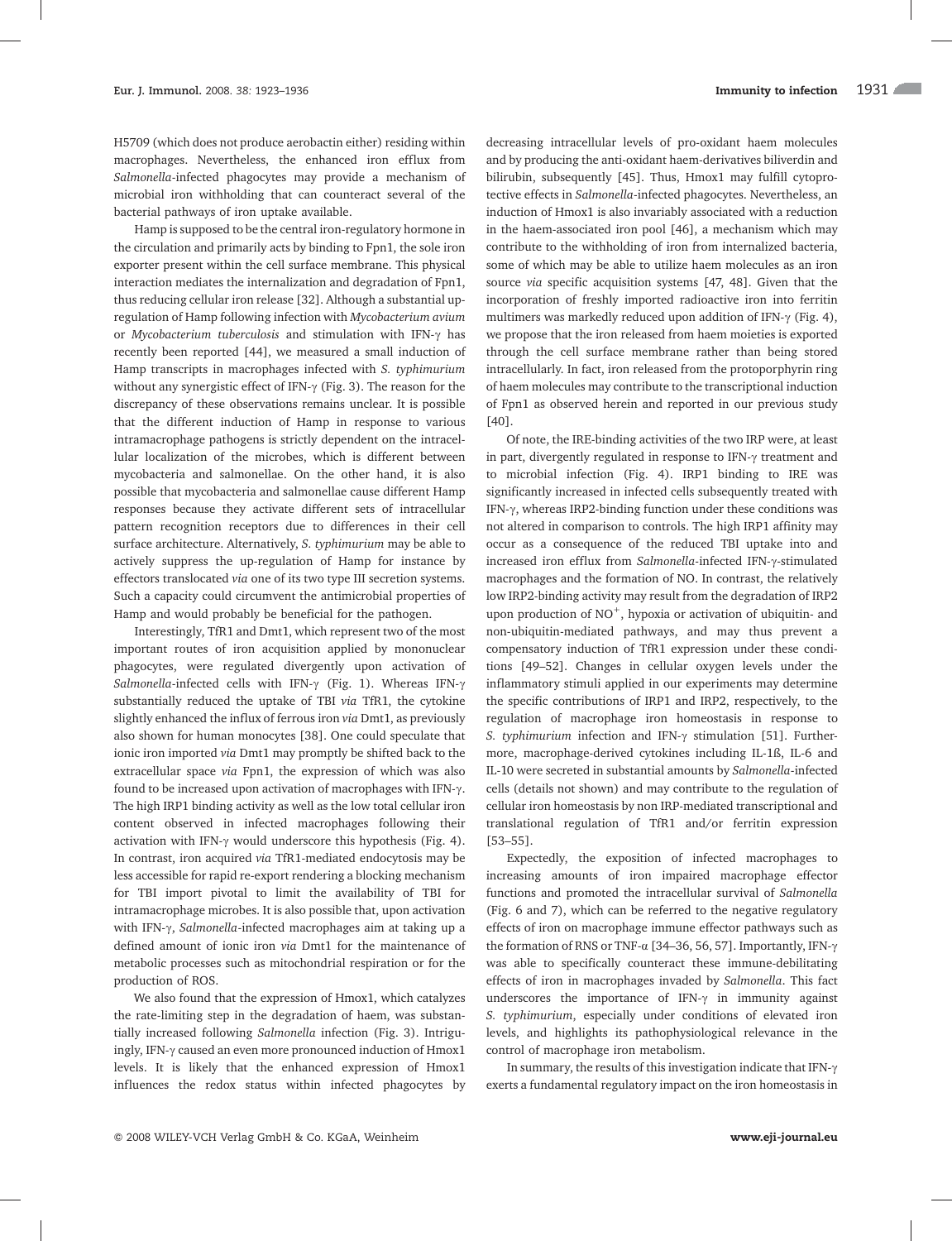murine macrophages infected with the intracellular pathogen S. typhimurium. Upon activation with IFN- $\gamma$ , we have observed a reduction in the uptake of TBI, which, in conjunction with an increased iron export, lowered the iron content within Salmonellainfected macrophages and the access of engulfed bacteria to iron, consequently. We propose that these regulations, in association with the induction of Hmox1 and Lcn2, may contribute to the antimicrobial effects of IFN- $\gamma$ , which are consistent with a role of this key Th1 cytokine in nutritional immunity.

## **Materials and methods**

## Cell culture

Murine macrophage-like RAW264.7 cells were obtained from the American Type Culture Collection and grown in DMEM (Biochrom AG) containing 10% heat-inactivated FCS (PAA), 2 mM L-glutamine (Biochrom) and 50 µg/mL ampicillin (Sigma-Aldrich) at  $37^{\circ}$ C in humidified air containing  $5\%$  CO<sub>2</sub>. S. typhimurium strain C5RP4 (kindly provided by P. Mastroeni, Cambridge University, Cambridge, UK), a virulent wild-type isolate carrying natural resistance against ampicillin, was used for infection experiments and grown in Luria-Bertani (LB) broth (Sigma-Aldrich) containing 50 µg/mL ampicillin to late-logarithmic phase. Thioglycolate-elicited peritoneal macrophages were harvested from 10–14-week-old male C57BL/6 mice (Charles River Laboratories) exactly as described [58]. The peritoneal macrophages  $(1 \times 10^6)$  were seeded in six-well dishes in DMEM containing 5% heat-inactivated FCS, 2 mM L-glutamine, 100 U/ mL penicillin, 0.1 mg/mL streptomycin and 10 mM HEPES (Sigma-Aldrich). The next day, cells were washed five times in HEPES-buffered DMEM without antibiotics and then incubated therein for subsequent infection assays with S. typhimurium strains H5542 and H5709 performed exactly as detailed below for RAW264.7 cells. In order to measure the uptake of  $59$ Fe by intramacrophage bacteria, S. typhimurium strains H5542 and H5709 were used for infection experiments. H5542 is identical to S. typhimurium strain ATCC14028 and was grown under sterile conditions in LB broth, its entC-deficient derivative H5709 is identical to H5542 but fepA:Tn10dTc ent. S. typhimurium strain H5709 was generated as described [59] and grown in LB broth containing 50 µg/mL tetracycline (Sigma-Aldrich). For macrophage infection experiments employing S. typhimurium strains H5542 and H5709, complete DMEM without antibiotics was used. After preincubation of S. typhimurium in complete DMEM at 37°C for 20 min,  $1 \times 10^6$  RAW264.7 macrophages, seeded in six-well dishes, were infected with S. typhimurium at a MOI of 10 for 1 h exactly as described previously [40]. Control cells were treated with complete DMEM without any microbes. After 1 h, RAW264.7 cells were washed three times with PBS (Invitrogen) and repleted with complete DMEM containing 16 µg/mL of gentamicin (Sandoz) in order to kill extracellular bacteria. Thereafter, macrophages were stimulated with 50 U/mL recombinant murine IFN- $\gamma$  (R&D Systems) or PBS as solvent, incubated for another 23 h, washed three times in PBS and subjected to protein or RNA isolation. In some experiments, heat-inactivated S. typhimurium strain C5RP4, which had been incubated at 70 C for 20 min, and doses of 10–100 ng/mL of lipopolysaccharide, purified from S. typhimurium (Sigma-Aldrich), were included in the study as previously described [40]. For quantification of intracellular Salmonella, macrophages were stimulated with serial concentrations of ferrous sulfate and human holo-transferrin, lysed in 0.5% deoxycholic acid (all from Sigma-Aldrich) and plated under sterile conditions in appropriate dilutions onto LB agar plates.

#### Quantitative real-time PCR (Q-PCR)

Preparation of total RNA from RAW264.7 macrophages was performed by a guanidinium-isothiocyanate-phenol-chloroformbased extraction method exactly as described [60]. Quantification of mRNA expression was carried out by quantitative real-time PCR following reverse transcription exactly as described [61]. Amplifications conditions were as follows: 95 C for 10 min, 40 cycles of 95°C for 15 s, 60°C for 60 s. The following primers and TaqMan probes were used: muTfR1: 5'-CGCTTTGGGTGCTGGTG-3', 5'-GGGCAAGTTTCAACAGAAGACC-3', 5'-CCCACACTGGACTTC-GCCGCA-3', muDmt1: 5'-CCAGCCAGTAAGTTCAAGGATCC-3', 5'-GCGTAGCAGCTGATCTGGG-3' , 5'-TGGCCTCGCGCCCCAA- $CA-3'$ , muFpn1: -CTACCATTAGAAGGATTGACCAGCT-3', 5'-CAAATGTCATAATCTGGCCGA-3' , 5'-CAACATCCTGGCCCC- $CATGGC-3'$ . muLcn2: -GCCTCAAGGACGACAACATCA-3', 5'-TTCTCTGTCCCCACCGACCAATGC-3', 5'-CACCACCCATTCA-GTTGTCAAT-3', muHamp: 5'-TGTCTCCTGCTTCTCCTCCTTG-3', 5'-CAGCCTGAGCAGCACCACCTATCTCC-3', 5'-AGCTCTGTAGT-CTGTCTCATCTGTTGA-3', muHfe: 5'-TCATGAGAGTCGCCGT-GCT-3', 5'-AGCCCAGGGCCCCGTGGAT-3', 5'-TGGCTTGAGGT-TTGCTCCA-3', muHmox1: 5'-GTGATGGAGCGTCCACAGC-3', 5'-TGGTGGCCTCCTTCAAGG-3', 5'-CGACAGCATGCCCCAGGA-TTTGTC-3'. muH-Ferritin: -GCGAGGTGGCCGAATCT-3', 5'-CAGCCCGCTCTCCCAGT-3', 5'-CCTGCAGGATATAAAGAAAC-CAGACCGTGA-3', muL-Ferritin: 5'-GAAACTCATCAAGAAGATG-GGCA-3', 5'-TGGTTGTGGCCCCGC-3', 5'-CCATCTGACCAACCT-CCGCAGGGT-3', 18S rRNA: 5'-CCTGCCCTTTGTACACACCG-3', 5'-CGATCCGAGGGCCTCAC-3', 5'-CCGTCGCTACTACCGATTGG-ATGGTTT-3'.

#### Immunoblot analysis

Protein extracts from RAW264.7 cells were prepared using the radioimmunoprecipitation assay (RIPA) buffer (150 mM NaCl, 1% Nonidet P-40, 0.5% deoxycholate, 0.1% SDS, 50 mM Tris-HCl, pH 8.0) supplemented with  $1 \mu g/mL$  aprotinin and  $1 \mu g/mL$ leupeptin (all from Sigma-Aldrich). 8–30 μg of total protein were run on 10–15% SDS-polyacrylamide gels and immunoblotting was performed exactly as described [62] using a mouse anti-human TfR1 antibody (0.5 mg/mL, Zymed), a rabbit anti-human ferritin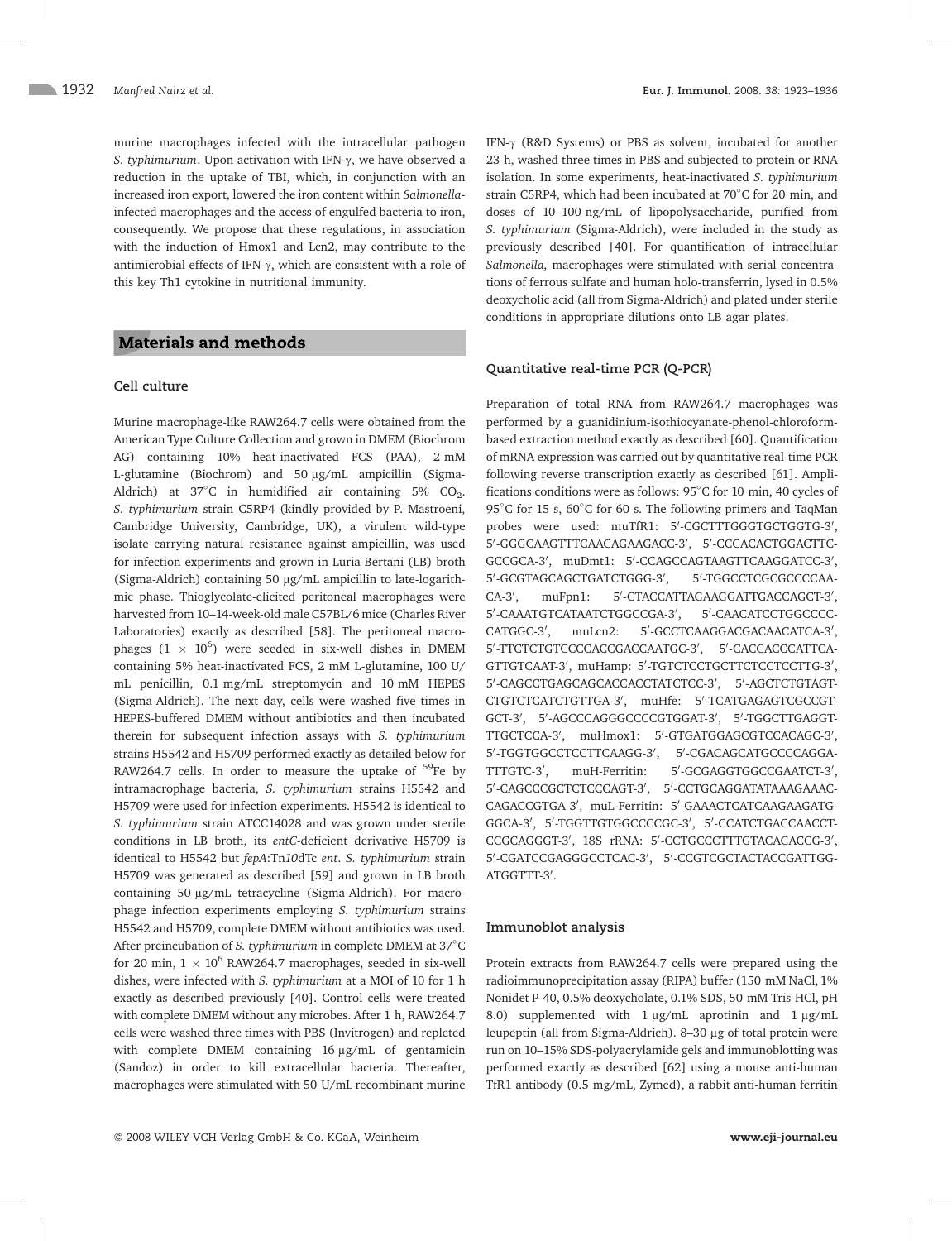antibody (1 ug/mL, Dako), a rabbit anti-human ferroportin 1 antibody (1:250; kindly provided by Andrew McKie, Kings College, London, UK), a rat anti-mouse Lcn2 antibody (1:400, R&D Systems), a rabbit anti-rat Hmox1 (1:2000, Stressgen) or a rabbit anti-Actin antibody  $(1 \mu g/mL)$ , Sigma-Aldrich), the latter used as a loading control.

#### Gel-retardation assay

Protein extracts for gel retardation assays were prepared using cytoplasmic lysis buffer (25 mM Tris-HCl pH 7.4, 40 mMKCl, 1% Triton X-100) containing  $1 \mu g/mL$  aprotinin and  $1 \mu g/mL$ leupeptin (all from Sigma-Aldrich). For investigation of IRP binding activity, a  $^{32}P$ -labeled IRE probe was prepared by an in vitro transcription procedure exactly as described [63] and the analysis of RNA/protein complexes was carried out by nondenaturing gel electrophoresis. The 2-mercaptoethanol (2%) was used for in vitro stimulation of IRP1-binding activity to ensure for equal loading of protein extracts [64].

#### Quantification of the intracellular iron content

The intracellular iron content of RAW264.7 macrophage-like cells was determined by means of Graphite furnace atomic absorption spectrometry (GFAAS), carried out as described [65] on a Unicam Model Solaar, 939 QZ, atomic-absorption spectrometer using extended lifetime graphite tubes (Thermo Electron Corporation). Cells were treated exactly as described above, washed three times in normal saline and centrifuged at 300  $\times$  g for 5 min. Cell pellets were suspended by ultrasonication for 40 s in 0.1% ultrapure nitric acid and 0.2% Triton-X100. A pyrolysis temperature of 1000 C and an atomization temperature of 2000 C were used. Values were normalized for total cellular protein content as measured by a bicinchoninic acid-based protein assay kit (Pierce).

## Quantification of iron uptake, storage and release by macrophages

For macrophage iron uptake and release studies, RAW264.7 cells were infected with S. typhimurium as detailed above. Following three washing cycles with serum-free, HEPES-buffered DMEM (2 mM L-glutamine, 25 mM HEPES, pH 7.4) cells were then incubated therein. For determination of TBI acquisition, 59Felabeled transferrin was added at a concentration of  $12.5 \mu g/mL$ , whereas 5  $\mu$ M <sup>59</sup>Fe-citrate (DuPont New England Nuclear) was used to investigate the uptake of NTBI exactly as described [38]. For iron release experiments, cells were first incubated with 5  $\mu$ M  $^{59}\!$  Fe-citrate for 4 h to allow for iron loading and then washed four times with and repleted with 2 mL of serum-free, HEPES-buffered DMEM. After an additional incubation for 2 h, cellular iron release was measured by means of a  $\gamma$ -counter as described [38]. In parallel to each iron-release study, a trypan-blue-exclusion assay

was performed to ensure that neither treatment interfered with the integrity of the RAW264.7 cell surface membrane. For investigation of iron incorporation into the ferritin shell, RAW264.7 cells were infected with S. typhimurium as described above and incubated in 5  $\mu$ M <sup>59</sup>Fe-citrate for additional 23 h. Thereafter, cells were washed three times; protein extracts were prepared using the RIPA buffer and separated on 8% SDS polyacrylamide gels. The <sup>59</sup>Fe incorporation into ferritin multimers was then determined by autoradiography of the gels, on which <sup>59</sup>Fe-ferritin complexes had migrated with an apparent molecular mass of approximately 450 kDa.

#### Determination of iron acquisition by S. typhimurium

RAW264.7 cells were seeded in complete DMEM and infected with S. typhimurium strains C5RP4 (wild-type), H5542 (wild-type) or H5709 (entC-deficient) at a MOI of 10 for 24 h as detailed above. In separate experiments, primary peritoneal macrophages were isolated and infected with S. typhimurium strains H5542 or H5709 at a MOI of 10 for 24 h. Thereafter, cells were washed three times and repleted with serum-free, HEPES-buffered DMEM. After the addition of either 12.5 µg/mL of  $^{59}$ Fe-labeled transferrin or 5 µM <sup>59</sup>Fe-citrate, macrophages were incubated for additional 4 h. In parallel, the same number of S. typhimurium was suspended in serum-free, HEPES-buffered DMEM and incubated for 20 min with 10  $\mu$ M <sup>59</sup>Fe-citrate to determine their acquisition of radioactive iron in the absence of macrophages. Intracellular or suspended bacilli were harvested according to a modified protocol as described [66]. Briefly, RAW264.7 cells or primary peritoneal macrophages, respectively, were lysed in 0.1% SDS in the presence of 10 000 U/mL DNase-I (Invitrogen) and EDTA-free protease inhibitor (Roche). Cell lysates were withdrawn into microfuge tubes and incubated at room temperature for 10 min; aliquots of 50-µL volume were transferred into  $\gamma$ -counter tubes for assessment of total iron in the macrophage lysate. The released bacilli were centrifuged at 10 000  $\times$  g for 10 min at room temperature. The supernatant was removed, and the bacterial pellet was washed three times with 0.01% SDS in DMEM containing 1 mg/mL proteinase K (Roche). The bacilli were finally resuspended in 500 μL of 0.01% SDS in DMEM containing 1 mg/mL proteinase K. Of the bacterial suspension, an aliquot of 50  $\mu$ L was plated in serial dilutions onto agar plates to quantify released bacteria while the remaining volume was filtered through centrifugal filter devices with a PDVF membrane of  $0.22 \mu m$  pore size (Millipore). The filters containing the trapped bacilli were washed three times, cut into pieces and placed into a  $\gamma$ -counter tube. The amount of Salmonella-associated <sup>59</sup>Fe was assessed using a  $\gamma$ -counter. No association of  $^{59}$ Fe to *S. typhimurium*, heat-inactivated at 70 $^{\circ}$ C for 20 min, could be detected.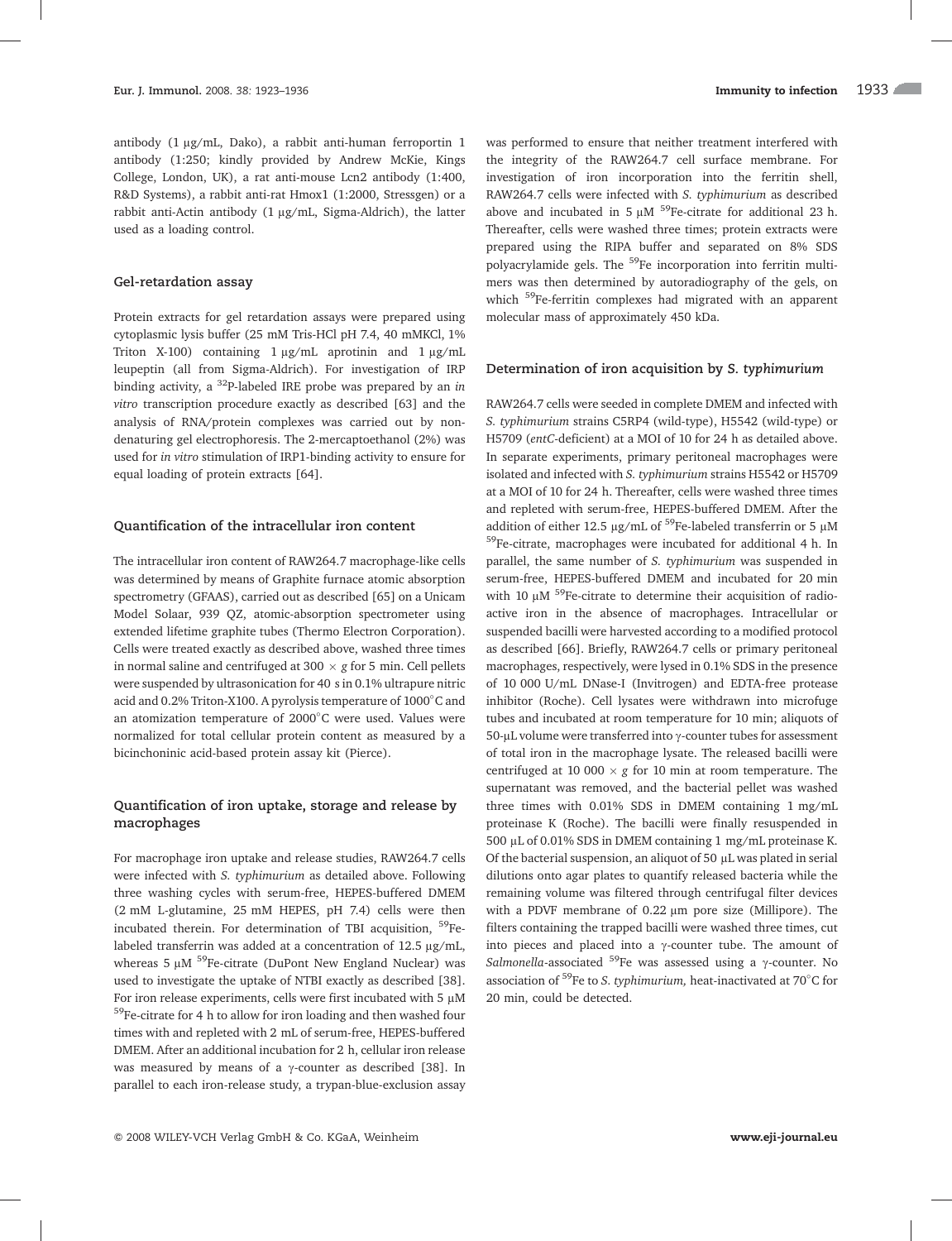#### Detection of TNF- $\alpha$ , nitrite and total oxidative capacity

Concentrations of TNF-a, IL-1ß, IL-6 and IL-10 in cell culture supernatants were determined by specific ELISA sets (BD PharMingen). Determination of nitrite, an oxidation product of NO, and thus a surrogate parameter for the production of RNS was carried out with the Griess-Ilosvay's nitrite reagent (Merck) exactly as described [67]. The formation of ROS was studied by measuring the TOC in culture supernatants using the TOC Kit (Tatzber), which is based on the peroxidase-mediated oxidation of tetramethylbenzidine [68].

#### Densitometric quantification

For quantification of band intensities, X-ray films (Amersham), exposed to immunoblotting membranes or retardation-assay gels, were scanned using a Fluor-S Multi-Imager and Quantity One software package (Bio-Rad).

#### Statistical analysis

Statistical analysis was carried out using a SPSS statistical package. Calculations for statistical differences were carried out by ANOVA test using Bonferroni correction for multiple tests.

Acknowledgements: This work was supported by grants from the Austrian Research Fund FWF, Project P-19664, and from the European Community, Project 'Euroiron1' (to G.W.). We thank Sabine Engl and Markus Seifert for excellent technical support.

Conflict of interest: The authors declare no financial or commercial conflict of interest.

## References

- 1 Abbas, A. K., Murphy, K. M. and Sher, A., Functional diversity of helper T lymphocytes. Nature 1996. 383: 787–793.
- 2 Foster, N., Hulme, S. D. and Barrow, P. A., Induction of antimicrobial pathways during early-phase immune response to Salmonella spp. in murine macrophages: gamma interferon (IFN-gamma) and upregulation of IFN-gamma receptor alpha expression are required for NADPH phagocytic oxidase gp91-stimulated oxidative burst and control of virulent Salmonella spp. Infect. Immun. 2003. 71: 4733–4741.
- 3 Gordon, M. A., Jack, D. L., Dockrell, D. H., Lee, M. E. and Read, R. C., Gamma interferon enhances internalization and early nonoxidative killing of Salmonella enterica serovar Typhimurium by human macrophages and modifies cytokine responses. Infect. Immun. 2005. 73: 3445–3452.
- 4 Kagaya, K., Watanabe, K. and Fukazawa, Y., Capacity of recombinant gamma interferon to activate macrophages for Salmonella-killing activity. Infect. Immun. 1989. 57: 609–615.
- 5 Vazquez-Torres, A., Jones-Carson, J., Mastroeni, P., Ischiropoulos, H. and Fang, F. C., Antimicrobial actions of the NADPH phagocyte oxidase and inducible nitric oxide synthase in experimental salmonellosis. I. Effects on microbial killing by activated peritoneal macrophages in vitro. J. Exp. Med. 2000. 192: 227–236.
- 6 Matsumura, H., Onozuka, K., Terada, Y., Nakano, Y. and Nakano, M., Effect of murine recombinant interferon-gamma in the protection of mice against Salmonella. Int. J. Immunopharmacol. 1990. 12: 49–56.
- 7 Gulig, P. A., Doyle, T. J., Clare-Salzler, M. J., Maiese, R. L. and Matsui, H., Systemic infection of mice by wild-type but not Spv- Salmonella typhimurium is enhanced by neutralization of gamma interferon and tumor necrosis factor alpha. Infect. Immun. 1997. 65: 5191–5197.
- 8 Ottenhoff, T. H., Verreck, F. A., Lichtenauer-Kaligis, E. G., Hoeve, M. A., Sanal, O. and van Dissel, J. T., Genetics, cytokines and human infectious disease: lessons from weakly pathogenic mycobacteria and salmonellae. Nat. Genet. 2002. 32: 97–105.
- 9 Janssen, R., Van Wengen, A., Verhard, E., De Boer, T., Zomerdijk, T., Ottenhoff, T. H. and Van Dissel, J. T., Divergent role for TNF-alpha in IFN-gamma-induced killing of Toxoplasma gondii and Salmonella typhimurium contributes to selective susceptibility of patients with partial IFN-gamma receptor 1 deficiency. J. Immunol. 2002. 169: 3900–3907.
- 10 Schrettl, M., Bignell, E., Kragl, C., Joechl, C., Rogers, T., Arst, H. N., Jr., Haynes, K. et al., Siderophore biosynthesis but not reductive iron assimilation is essential for Aspergillus fumigatus virulence. J. Exp. Med. 2004. 200: 1213–1219.
- 11 Boyer, E., Bergevin, I., Malo, D., Gros, P. and Cellier, M. F., Acquisition of Mn(II) in addition to Fe(II) is required for full virulence of Salmonella enterica serovar Typhimurium. Infect. Immun. 2002. 70: 6032–6042.
- 12 Weiss, G., Iron and immunity: a double-edged sword. Eur. J. Clin. Invest. 2002. 32 Suppl 1: 70–78.
- 13 Schaible, U. E. and Kaufmann, S. H., Iron and microbial infection. Nat. Rev. Microbiol. 2004. 2: 946–953.
- 14 Leung, K. Y. and Finlay, B. B., Intracellular replication is essential for the virulence of Salmonella typhimurium. Proc. Natl. Acad. Sci. USA 1991. 88: 11470–11474.
- 15 Vazquez-Torres, A., Jones-Carson, J., Baumler, A. J., Falkow, S., Valdivia, R., Brown, W., Le, M. et al., Extraintestinal dissemination of Salmonella by CD18-expressing phagocytes. Nature 1999. 401: 804–808.
- 16 Rabsch, W., Methner, U., Voigt, W., Tschape, H., Reissbrodt, R. and Williams, P. H., Role of receptor proteins for enterobactin and 2,3 dihydroxybenzoylserine in virulence of Salmonella enterica. Infect. Immun. 2003. 71: 6953–6961.
- 17 Fischbach, M. A., Lin, H., Zhou, L., Yu, Y., Abergel, R. J., Liu, D. R., Raymond, K. N. et al., The pathogen-associated iroA gene cluster mediates bacterial evasion of lipocalin 2. Proc. Natl. Acad. Sci. USA 2006. 103: 16502–16507.
- 18 Hantke, K., Iron and metal regulation in bacteria. Curr. Opin. Microbiol. 2001. 4: 172–177.
- 19 Janakiraman, A. and Slauch, J. M., The putative iron transport system SitABCD encoded on SPI1 is required for full virulence of Salmonella typhimurium. Mol. Microbiol. 2000. 35: 1146–1155.
- 20 Crouch, M. L., Castor, M., Karlinsey, J. E., Kalhorn, T. and Fang, F. C., Biosynthesis and IroC-dependent export of the siderophore salmochelin are essential for virulence of Salmonella enterica serovar Typhimurium. Mol. Microbiol. 2008. 67: 971–983.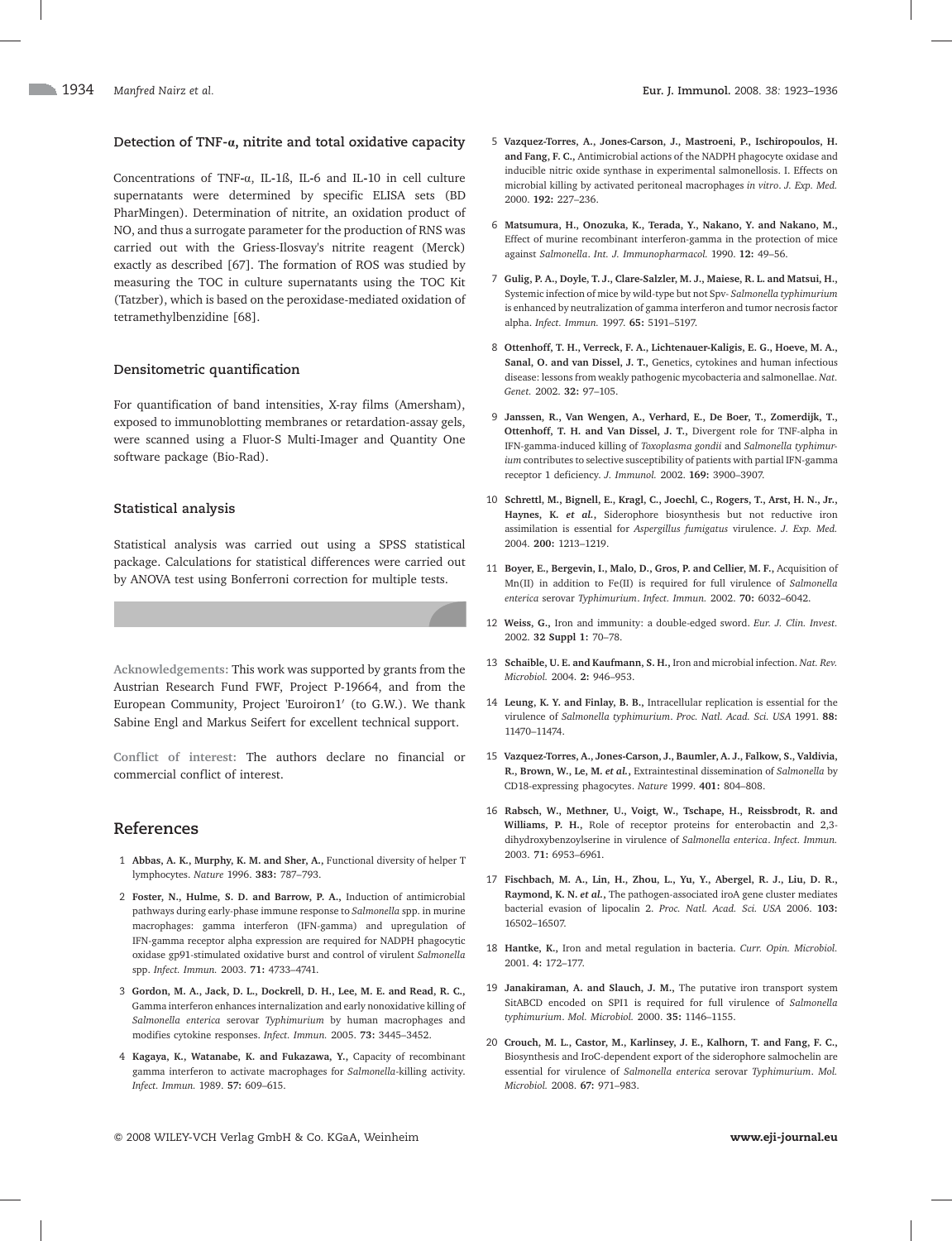- 21 Flo, T. H., Smith, K. D., Sato, S., Rodriguez, D. J., Holmes, M. A., Strong, R. K., Akira, S. et al., Lipocalin 2 mediates an innate immune response to bacterial infection by sequestrating iron. Nature 2004. 432: 917–921.
- 22 Berger, T., Togawa, A., Duncan, G. S., Elia, A. J., You-Ten, A., Wakeham, A., Fong, H. E. et al., Lipocalin 2-deficient mice exhibit increased sensitivity to Escherichia coli infection but not to ischemia-reperfusion injury. Proc. Natl. Acad. Sci. USA 2006. 103: 1834–1839.
- 23 Goetz, D. H., Holmes, M. A., Borregaard, N., Bluhm, M. E., Raymond, K. N. and Strong, R. K., The neutrophil lipocalin NGAL is a bacteriostatic agent that interferes with siderophore-mediated iron acquisition. Mol. Cell 2002. 10: 1033–1043.
- 24 Devireddy, L. R., Gazin, C., Zhu, X. and Green, M. R., A cell-surface receptor for lipocalin 24p3 selectively mediates apoptosis and iron uptake. Cell 2005. 123: 1293–1305.
- 25 Yang, J., Goetz, D., Li, J. Y., Wang, W., Mori, K., Setlik, D., Du, T. et al., An iron delivery pathway mediated by a lipocalin. Mol. Cell 2002. 10: 1045–1056.
- 26 Weinberg, E. D., The role of iron in protozoan and fungal infectious diseases. J. Eukaryot. Microbiol. 1999. 46: 231–238.
- 27 Nairz, M. and Weiss, G., Molecular and clinical aspects of iron homeostasis: From anemia to hemochromatosis. Wien Klin. Wochenschr 2006. 118: 442–462.
- 28 Knutson, M. D., Oukka, M., Koss, L. M., Aydemir, F. and Wessling-Resnick, M., Iron release from macrophages after erythrophagocytosis is up-regulated by ferroportin 1 overexpression and down-regulated by hepcidin. Proc. Natl. Acad. Sci. USA 2005. 102: 1324–1328.
- 29 Weiss, G., Modification of iron regulation by the inflammatory response. Best. Pract. Res. Clin. Haematol. 2005. 18: 183–201.
- 30 McKie, A. T., Marciani, P., Rolfs, A., Brennan, K., Wehr, K., Barrow, D., Miret, S. et al., A novel duodenal iron-regulated transporter, IREG1, implicated in the basolateral transfer of iron to the circulation. Mol.Cell 2000. 5: 299–309.
- 31 Nicolas, G., Chauvet, C., Viatte, L., Danan, J. L., Bigard, X., Devaux, I., Beaumont, C. et al., The gene encoding the iron regulatory peptide hepcidin is regulated by anemia, hypoxia, and inflammation. J. Clin. Invest. 2002. 110: 1037–1044.
- 32 Nemeth, E., Tuttle, M. S., Powelson, J., Vaughn, M. B., Donovan, A., Ward, D. M., Ganz, T. et al., Hepcidin regulates cellular iron efflux by binding to ferroportin and inducing its internalization. Science 2004. 306: 2090–2093.
- 33 Weiss, G., Fuchs, D., Hausen, A., Reibnegger, G., Werner, E. R., Werner-Felmayer, G. and Wachter, H., Iron modulates interferon-gamma effects in the human myelomonocytic cell line THP-1. Exp. Hematol. 1992. 20: 605–610.
- 34 Weiss, G., Werner-Felmayer, G., Werner, E. R., Grunewald, K., Wachter, H. and Hentze, M. W., Iron regulates nitric oxide synthase activity by controlling nuclear transcription. J. Exp. Med. 1994. 180: 969–976.
- 35 Oexle, H., Kaser, A., Most, J., Bellmann-Weiler, R., Werner, E. R., Werner-Felmayer, G. and Weiss, G., Pathways for the regulation of interferon-gamma-inducible genes by iron in human monocytic cells. J. Leukoc. Biol. 2003. 74: 287–294.
- 36 Melillo, G., Taylor, L. S., Brooks, A., Musso, T., Cox, G. W. and Varesio, L., Functional requirement of the hypoxia-responsive element in the activation of the inducible nitric oxide synthase promoter by the iron chelator desferrioxamine. J. Biol. Chem. 1997. 272: 12236–12243.
- 37 Byrd, T. F. and Horwitz, M. A., Interferon gamma-activated human monocytes downregulate transferrin receptors and inhibit the intracellular

multiplication of Legionella pneumophila by limiting the availability of iron. J. Clin. Invest. 1989. 83: 1457–1465.

- 38 Ludwiczek, S., Aigner, E., Theurl, I. and Weiss, G., Cytokine-mediated regulation of iron transport in human monocytic cells. Blood 2003. 101: 4148–4154.
- 39 Drapier, J. C., Hirling, H., Wietzerbin, J., Kaldy, P. and Kuhn, L. C., Biosynthesis of nitric oxide activates iron regulatory factor in macrophages. EMBO J. 1993. 12: 3643–3649.
- 40 Nairz, M., Theurl, I., Ludwiczek, S., Theurl, M., Mair, S. M., Fritsche, G. and Weiss, G., The co-ordinated regulation of iron homeostasis in murine macrophages limits the availability of iron for intracellular Salmonella typhimurium. Cell. Microbiol. 2007. 9: 2126–2140.
- 41 Parkkila, S., Waheed, A., Britton, R. S., Bacon, B. R., Zhou, X. Y., Tomatsu, S., Fleming, R. E. et al., Association of the transferrin receptor in human placenta with HFE, the protein defective in hereditary hemochromatosis. Proc. Natl. Acad. Sci. USA 1997. 94: 13198–13202.
- 42 Richter-Dahlfors, A., Buchan, A. M. and Finlay, B. B., Murine salmonellosis studied by confocal microscopy: Salmonella typhimurium resides intracellularly inside macrophages and exerts a cytotoxic effect on phagocytes in vivo. J. Exp. Med. 1997. 186: 569–580.
- 43 Salcedo, S. P., Noursadeghi, M., Cohen, J. and Holden, D. W., Intracellular replication of Salmonella typhimurium strains in specific subsets of splenic macrophages in vivo. Cell. Microbiol. 2001. 3: 587–597.
- 44 Sow, F. B., Florence, W. C., Satoskar, A. R., Schlesinger, L. S., Zwilling, B. S. and Lafuse, W. P., Expression and localization of hepcidin in macrophages: a role in host defense against tuberculosis. J. Leukoc. Biol. 2007. 82: 934–945.
- 45 Otterbein, L. E. and Choi, A. M., Heme oxygenase: colors of defense against cellular stress. Am. J. Physiol. Lung Cell. Mol. Physiol. 2000. 279: L1029–1037.
- 46 Poss, K. D. and Tonegawa, S., Heme oxygenase 1 is required for mammalian iron reutilization. Proc. Natl. Acad. Sci. USA 1997. 94: 10919–10924.
- 47 Wyckoff, E. E., Duncan, D., Torres, A. G., Mills, M., Maase, K. and Payne, S. M., Structure of the Shigella dysenteriae haem transport locus and its phylogenetic distribution in enteric bacteria. Mol. Microbiol. 1998. 28: 1139–1152.
- 48 Letoffe, S., Delepelaire, P. and Wandersman, C., The housekeeping dipeptide permease is the Escherichia coli heme transporter and functions with two optional peptide binding proteins. Proc. Natl. Acad. Sci. USA 2006. 103: 12891–12896.
- 49 Hanson, E. S., Rawlins, M. L. and Leibold, E. A., Oxygen and iron regulation of iron regulatory protein 2. J. Biol. Chem. 2003. 278: 40337–40342.
- 50 Kim, S. and Ponka, P., Effects of interferon-gamma and lipopolysaccharide on macrophage iron metabolism are mediated by nitric oxide-induced degradation of iron regulatory protein 2. J. Biol. Chem. 2000. 275: 6220–6226.
- 51 Meyron-Holtz, E. G., Ghosh, M. C. and Rouault, T. A., Mammalian tissue oxygen levels modulate iron-regulatory protein activities in vivo. Science 2004. 306: 2087–2090.
- 52 Wang, J., Chen, G. and Pantopoulos, K., Nitric oxide inhibits the degradation of IRP2. Mol. Cell. Biol. 2005. 25: 1347–1353.
- 53 Rogers, J. T., Ferritin translation by interleukin-1and interleukin-6: the role of sequences upstream of the start codons of the heavy and light subunit genes. Blood 1996. 87: 2525–2537.